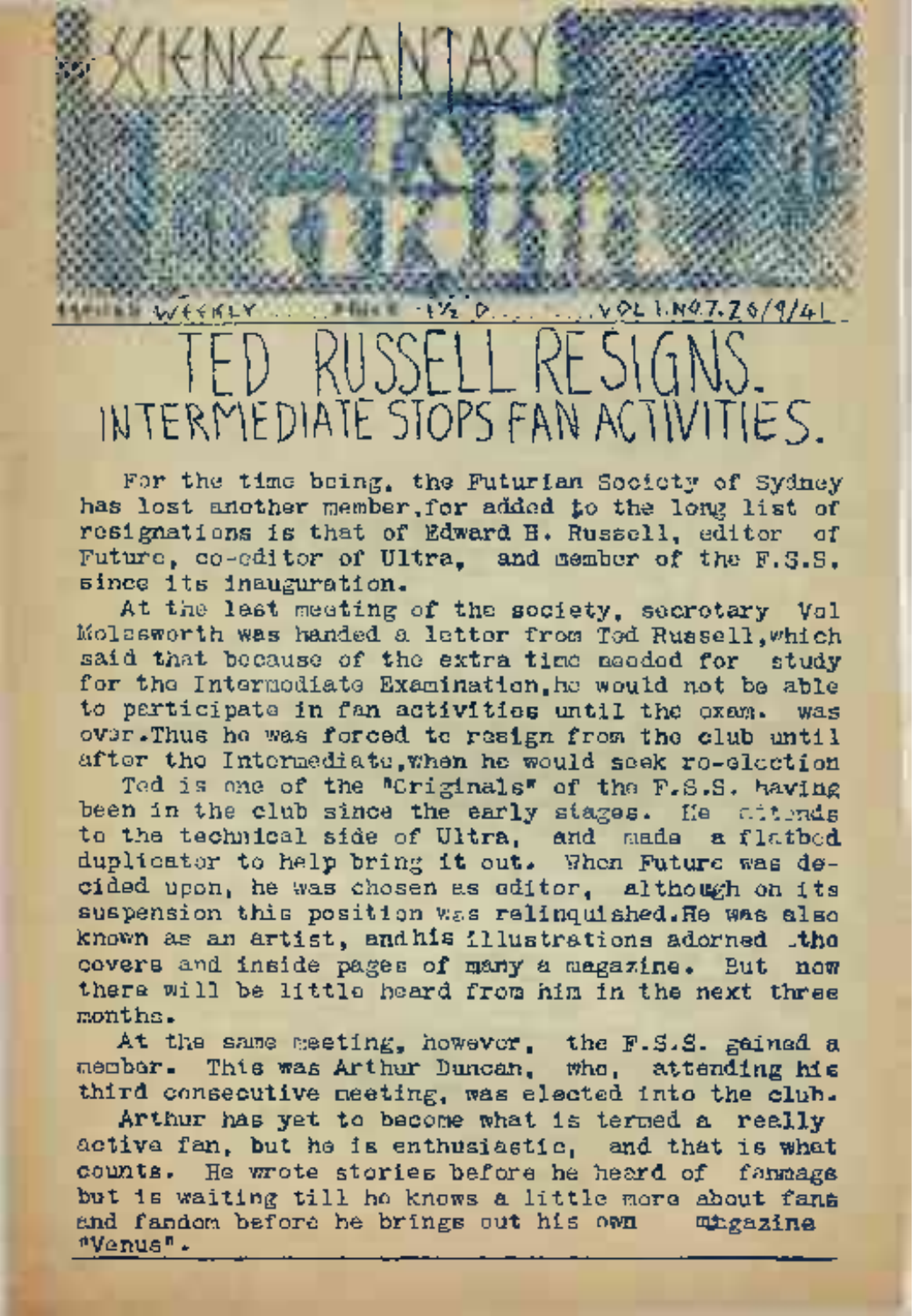| <b>POLIS</b><br>ROGERS No.1 ARTIST<br>With only two extra votes on to last week's total. |  |
|------------------------------------------------------------------------------------------|--|
|                                                                                          |  |
|                                                                                          |  |
|                                                                                          |  |
| Rogers managed to hold his one point load, to top the                                    |  |
| poll as Australia's most popular artist.                                                 |  |
| We were very disappointed not to receive any votes                                       |  |
| from Hobart, as even one vote could have altered pos-                                    |  |
| itions quite a lot. Howaver, we already held the poll                                    |  |
| over one extra week, and were not willing to wait any                                    |  |
| longer. The final score is:-                                                             |  |
| Total number of votes13                                                                  |  |
| ROGERS 9 points                                                                          |  |
| PAUL 8                                                                                   |  |
| $-11$                                                                                    |  |
| $\theta$<br>CARTIER, WESSO 6                                                             |  |
| $\mathbf{u}$<br>BOK. MOREY, SCHMEEMAN 5                                                  |  |
| $\blacksquare$<br>$DOLD$ , $iRUPA$ ,  2                                                  |  |
| Ħ<br>ERON. MARCHIONI  1                                                                  |  |

Positions have worked out so that there is no dispute over the first three positions.Although they are close together, there are no ties, and the order of Rogers, Paul, Finlay, is definite,

The styles of the three differ considerably, There is Rogers, at home in all branches of the sciencefiction fieldjPaul,with his monsters and alien scenes and Finlay, who sticks more to fantasy and weird. The three make an excellent combination. Australian fans have made a good choice.

We are extremely grateful to all those who voted. especially those who hunted up other votes to add to the number. To these we extend our thanks, and hope that they keep up the good work in future polls.

## POLL No.2.... .AUTHORS.

This poll is to be run exactly the same as the one just completed. That is, you send in your five most liked authors, and they will receive one vote sach. It may be <sup>a</sup> little harder to pick five favourites,and may cause a little more thinking than the last poll, so get to work to-day, and send in your vote as soon as you can. We want to finish this poll on time. There are other polls to be held, so if one is held up, all the others are, too,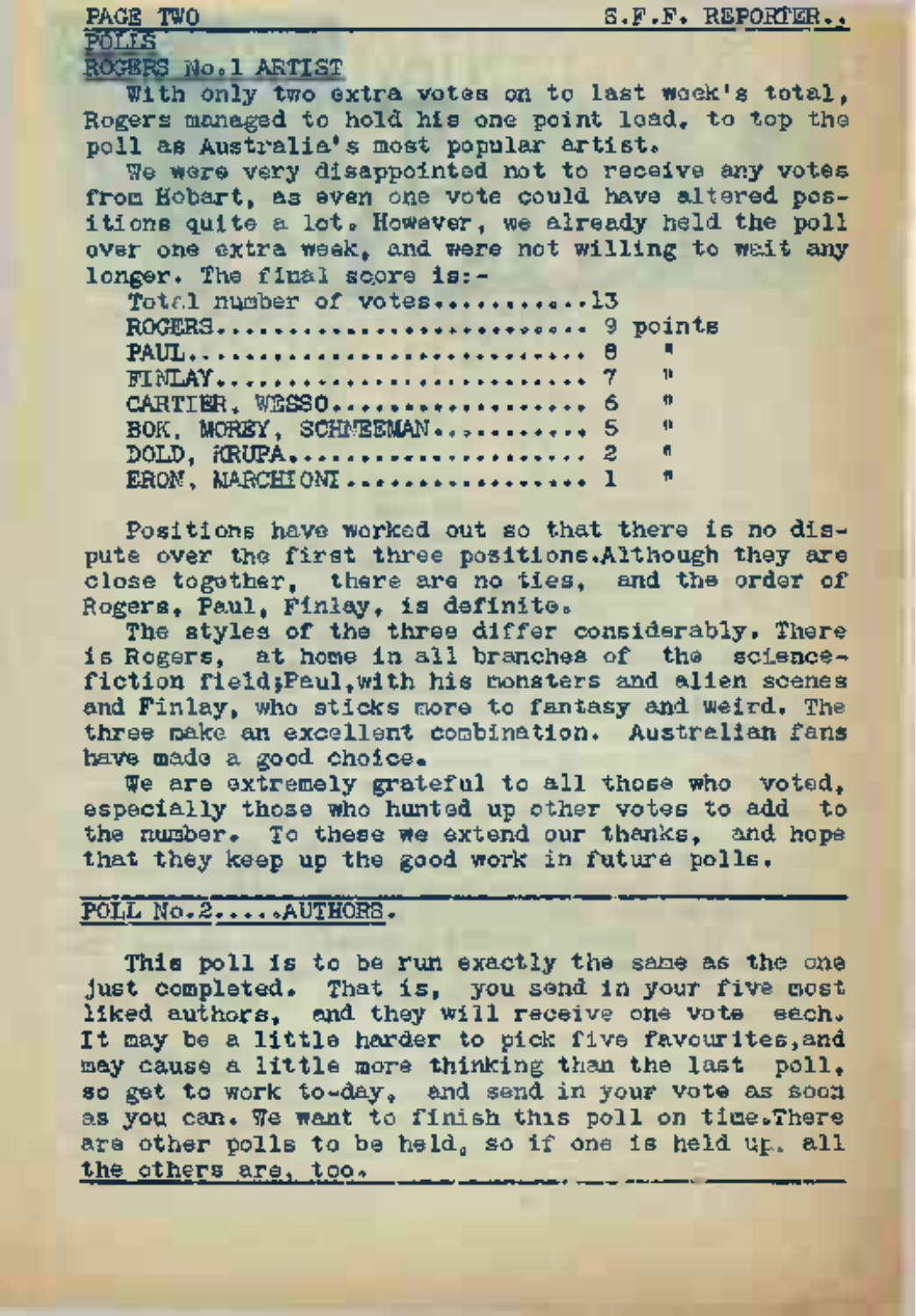S.F.F. <sup>R</sup>EPORTER\_\_\_\_\_\_\_\_\_\_\_\_\_\_\_\_\_\_\_\_\_\_\_\_\_\_\_\_\_ PAGE THREE,. gtaOURNEWS .^BY WPG HOCKLEY.

HARRISON COMES TO LIGHT — ALMOST.

Best and worst news from the southern state this week is the report that Harrison has been found. Wog has been searching for him ever since he heard of his peculiar night-reading habits, about two months ago.

He got in touch with him last week, only to learn that Mamma and Dadda Harrison regard stf a little differently from their offspring. So while Harrison<br>Junior is quite enthusiastic about it,his parents are not. So he did not contact Wog as any magazines sent to him would be speedily confiscated.

However, Hockley left a parcel of mags, and a letter at McGill's, and expects to hear something very shortly.

#### MACLENNAN'S COLLECTION.

Some more details on Marshall MacLennan's supercollection. He has every promag from 1926 to the ban<sub>3</sub><br>except for the first and third Amazings, and one Am-<br>azing Stories Quarterly. Also, his collection of fantasy books approaches 200. His whole collection was stolen in 1934, so his effort is doubly praiseworthy. So now we are satisfied.We know all about his mags except for one thing. WHERE DOES HE KEEP 'EM ALL?????

#### FANDOM AT RANDOM. WE SAWYER, BRUCE!

As foretold"in Reporter two weeks ago,Bruce Sawyer came out of camp last week, and poked his face around the corner of King and York Streets last Thursday. Unfortunately, he was unable to be present at the F.S.S. meeting on Friday night.

### LATEST FANMAGS.

Fanmags due out this week are Profan, from Hobart, and Austra-Fantasy, from Melbourne. Both of these are to be liberally sprinkled-with colour. Zeus should be out soon, too, with a printed cover.

### MESSAGE FROM THE SCIENCE FICTION LEAGUE.

In an Amazing recently purchased by Eric Russell. there was a very crudely printed semi-quarto piece of paper, telling the reader to contact a member of the Science Fiction League, if at all interested. But on investigation, no one lived at the address mentipned.